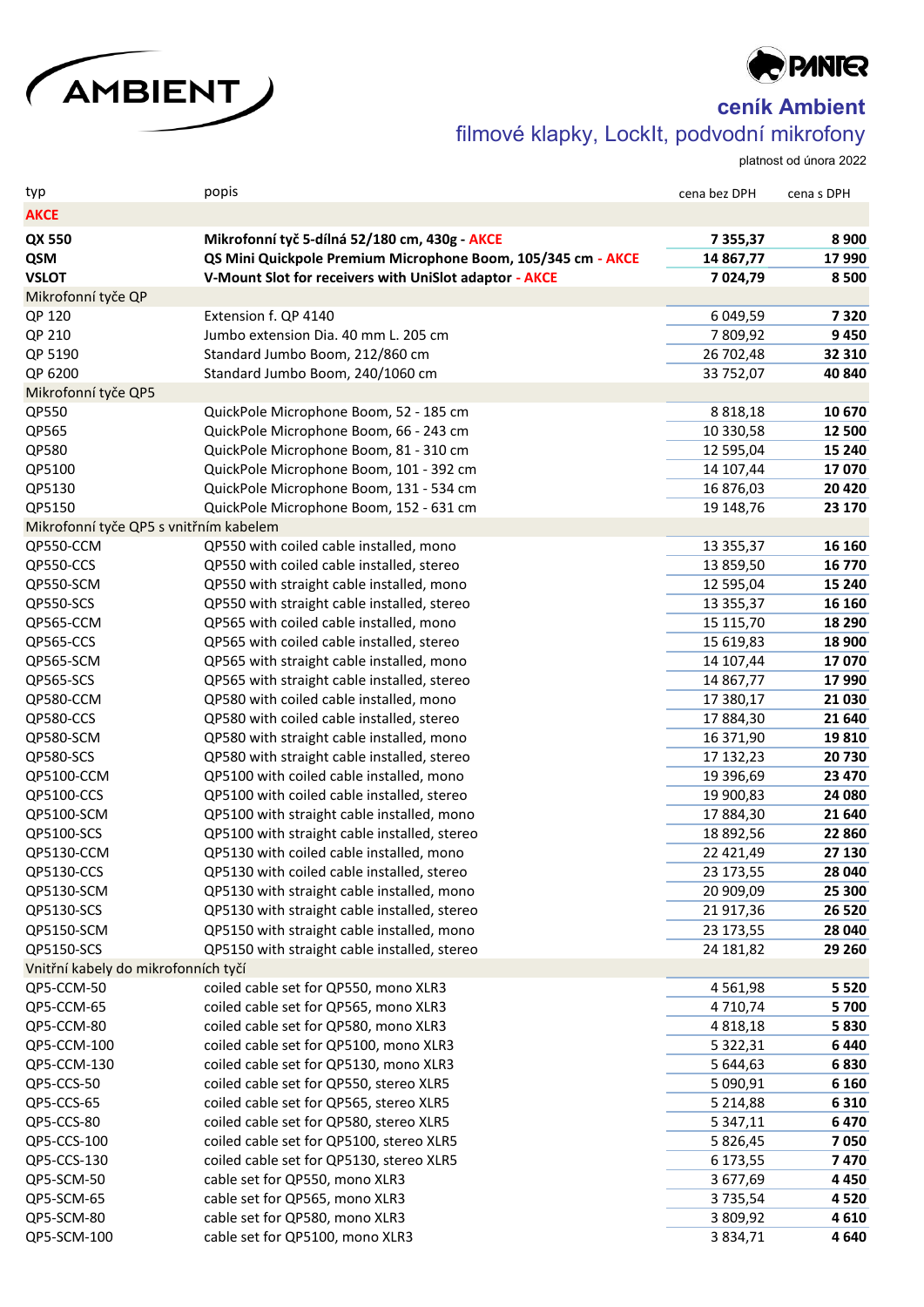| typ                                           | popis                                                               | cena bez DPH  | cena s DPH |
|-----------------------------------------------|---------------------------------------------------------------------|---------------|------------|
| QP5-SCM-130                                   | cable set for QP5130, mono XLR3                                     | 3 983,47      | 4820       |
| QP5-SCM-150                                   | cable set for QP5150, mono XLR3                                     | 4 0 57,85     | 4910       |
| QP5-SCS-50                                    | cable set for QP550, stereo XLR5                                    | 4 4 8 7,60    | 5 4 3 0    |
| QP5-SCS-65                                    | cable set for QP565, stereo XLR5                                    | 4 5 6 1 , 9 8 | 5 5 2 0    |
| QP5-SCS-80                                    | cable set for QP580, stereo XLR5                                    | 4 6 6 1 , 1 6 | 5 6 4 0    |
| QP5-SCS-100                                   | cable set for QP5100, stereo XLR5                                   | 4793,39       | 5 800      |
| QP5-SCS-130                                   | cable set for QP5130, stereo XLR5                                   | 4 9 9 1 , 7 4 | 6 0 4 0    |
| QP5-SCS-150                                   | cable set for QP5150, stereo XLR5                                   | 5 1 1 5 , 7 0 | 6 1 9 0    |
| QPSCM-4140                                    | straight cable kit for QP 4140, mono XLR3                           | 2 4 2 1 , 4 9 | 2930       |
| QPSCM-480                                     | straight cable kit for QP 480, mono XLR3                            | 2 3 2 2 , 3 1 | 2810       |
| QPSCM-QS                                      | straight cable kit for QS, mono XLR3                                | 2 4 2 1 , 4 9 | 2 9 3 0    |
| QPSCM-QSM                                     | straight cable kit for QSM, mono XLR3                               | 2 3 2 2 , 3 1 | 2 8 1 0    |
| QPSCS-4140                                    | straight cable kit for QP 4140, stereo XLR5                         | 3 2 5 6 , 2 0 | 3 9 4 0    |
| QPSCS-480                                     | straight cable kit for QP 480, stereo XLR5                          | 3 0 24, 79    | 3 6 6 0    |
| QPSCS-QS                                      | straight cable kit for QS, stereo XLR5                              | 3 2 5 6 , 2 0 | 3 9 4 0    |
| QPSCS-QSM                                     | straight cable kit for QSM, stereo XLR5                             | 3 0 24, 79    | 3 6 6 0    |
| QXCCMI-100                                    | coiled cable set for QX 5100 and QXS 5100, mono XLR3                | 3 049,59      | 3690       |
| QXCCMI-130                                    | coiled cable set for QX 5130 and QXS 5130, mono XLR3                | 3 809,92      | 4610       |
| QXCCMI-50                                     | coiled cable set for QX 550 and QXS 550, mono XLR3                  | 2 495,87      | 3 0 2 0    |
| QXCCMI-65                                     | coiled cable set for QX 565 and QXS 565, mono XLR3                  | 2 702,48      | 3 2 7 0    |
| QXCCMI-80                                     | coiled cable set for QX 580 and QXS 580, mono XLR3                  | 2 801,65      | 3 3 9 0    |
| QXCCSI-100                                    | coiled cable set for QX 5100 and QXS 5100, stereo XLR5              | 3 578,51      | 4 3 3 0    |
| QXCCSI-130                                    | coiled cable set for QX 5130 and QXS 5130, stereo XLR5              | 4 3 3 8 , 8 4 | 5 2 5 0    |
| QXCCSI-50                                     | coiled cable set for QX 550 and QXS 550, stereo XLR5                | 3 099,17      | 3750       |
| QXCCSI-65                                     | coiled cable set for QX 565 and QXS 565, stereo XLR5                | 3 206,61      | 3880       |
| QXCCSI-80                                     | coiled cable set for QX 580 and QXS 580, stereo XLR5                | 3 3 8 0, 1 7  | 4 0 9 0    |
| Systémy pro zavěšení surround mikrofonů A-Ray |                                                                     |               |            |
| A-RAY                                         | A-Ray Surround sound Microphone suspension                          | 32 743,80     | 39 620     |
| A-Ray-Decca                                   | A-Ray Decca-Tree Microphone suspension                              | 23 933,88     | 28 960     |
| Příslušenství A-Ray                           |                                                                     |               |            |
| A-MBOX                                        | A-Ray Multicore box sixfold                                         | 9 702,48      | 11 740     |
| A-MK1.2LU                                     | Adapter cable TA3F to Lemo FVN.00.KLA                               | 1462,81       | 1770       |
| A-MK6                                         | A-Ray M-Box Multicore sixfold                                       | 5 4 2 1 , 4 9 | 6 5 6 0    |
| A-MXL-2F                                      | Adapter cable XLR-3F to TA3F for M-Box                              | 958,68        | 1 1 6 0    |
| Transportní obaly na mikrofonní tyče          |                                                                     |               |            |
| ABB-110                                       | Soft case f. QP/QXS/QX 5100 and QP 480                              | 2752,07       | 3 3 3 0    |
| ABB-160                                       | Soft case f. QP 5150, QP/QXS/QX 5130 and QP 4140                    | 3 000,00      | 3630       |
| ABB-80                                        | Soft case f. QP/QXS/QX 565 and QP/QXS/QX 580                        | 2 5 4 5 , 4 5 | 3 0 8 0    |
| <b>BC100</b>                                  | Boom case f. QP/QXS/QX 5100 and QP 480                              | 1438,02       | 1740       |
| BC100CCM                                      | Boom case f. QP/QXS/QX 5100 and QP 480 cabled with flow-through end | 1462,81       | 1770       |
| <b>BC130</b>                                  | Boom case f. QP/QXS/QX 5130                                         | 1512,40       | 1830       |
| <b>BC150</b>                                  | Boom case f. QP 5150 and QP 4140                                    | 1561,98       | 1890       |
| <b>BC200</b>                                  | Boom case f. QP 5190 and QP 6200                                    | 2 495,87      | 3 0 2 0    |
| <b>BC50</b>                                   | Boom case f. QP/QXS/QX 550 and QP 450                               | 1 008,26      | 1 2 2 0    |
| <b>BC65</b>                                   | Boom case f. QP/QXS/QX 565                                          | 1 008,26      | 1 2 2 0    |
| <b>BC80</b>                                   | Boom case f. QP/QXS/QX 580                                          | 1 1 65,29     |            |
| Příslušenství mikrofonních tyčí               |                                                                     |               | 1410       |
| QAJ40                                         |                                                                     |               |            |
|                                               | Ambient angle joint / cantelevier 40mm diameter                     | 9628,10       | 11 650     |
| QAMS                                          | Stereo Mike Bar w/ sliding screws                                   | 2 5 4 5 , 4 5 | 3 0 8 0    |
| QAT/AD                                        | spigot with 3/8" inside and outside thread in QAT                   | 834,71        | 1010       |
| QAT-ECO                                       | TOP TIP ECO boom accessory                                          | 504,13        | 610        |
| QAT-Eco/90                                    | QAT-ECO/cabled w/ right angle Neutrik XX connector                  | 1 289,26      | 1560       |
| QAT-ECO/Kabel                                 | QAT-ECO/cabled                                                      | 1512,40       | 1830       |
| QAVS                                          | MikeLink vertical swivel f. QuickPole Boom                          | 2 3 4 7 , 1 1 | 2840       |
| QDS                                           | Dipstick Articulated Boom Segment                                   | 4 5 3 7 , 1 9 | 5 4 9 0    |
| QFR                                           | Rycote Adapter, 3/8" female thread                                  | 1 008,26      | 1 2 2 0    |
| QGTL                                          | Shrink tube soft grip for microphone booms, 1 m                     | 785,12        | 950        |
| QMJ35                                         | Manfrotto angle joint / cantelevier 35mm                            | 1991,74       | 2 4 1 0    |
| QMS                                           | Manfrotto tripod stand f. QP 5190                                   | 4917,36       | 5950       |
| QMSB                                          | Manfrotto sand bag                                                  | 1033,06       | 1 2 5 0    |
| QMSB-L                                        | Manfrotto Sand bag large, 22 lbs, w/out sand                        | 1 3 6 3 , 6 4 | 1650       |
| QR                                            | QuickLok Quick Release, no tips                                     | 2 041,32      | 2 4 7 0    |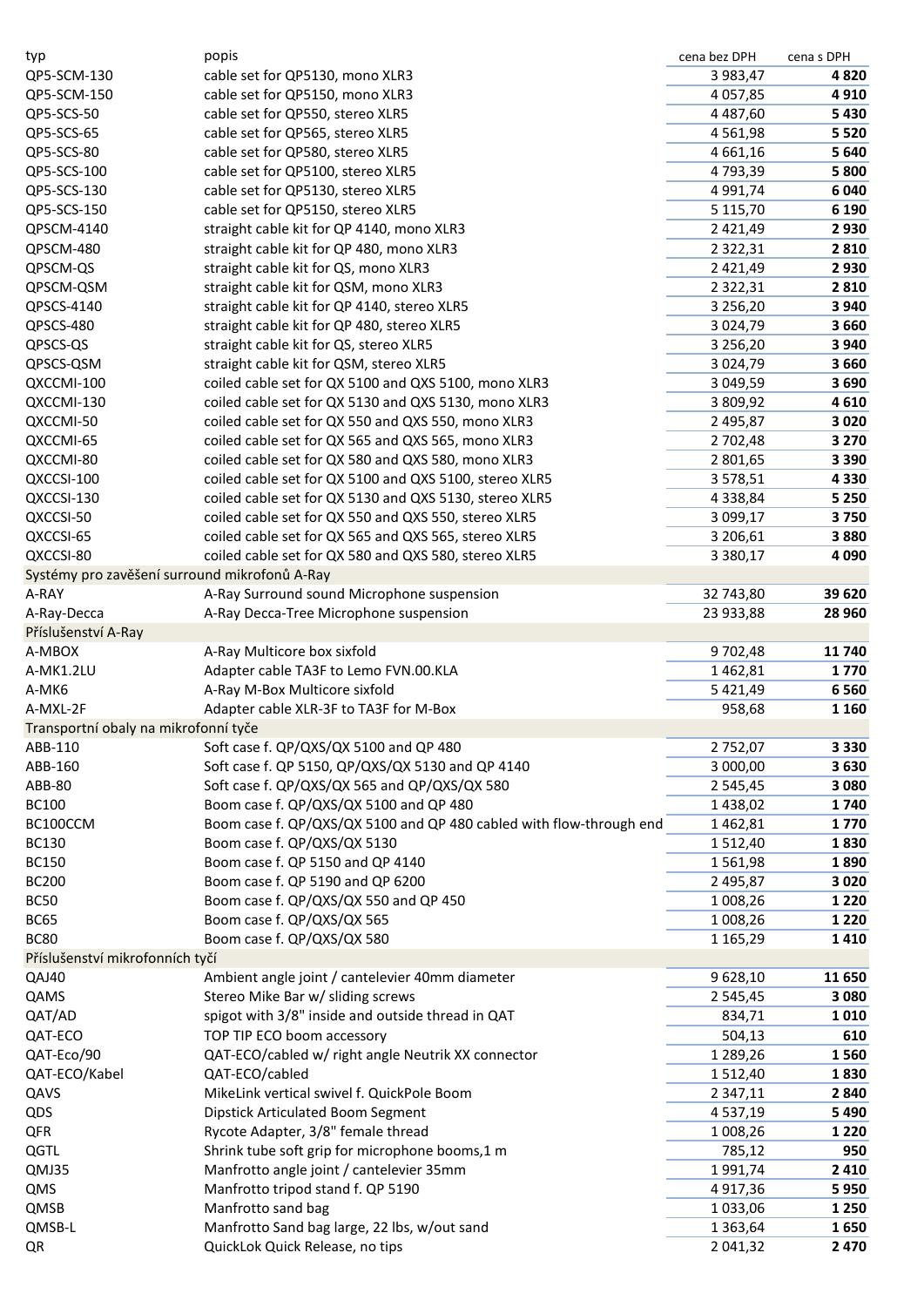| typ                                                 | popis                                                                                        | cena bez DPH       | cena s DPH |
|-----------------------------------------------------|----------------------------------------------------------------------------------------------|--------------------|------------|
| QR-BK                                               | QuickLok Quick Release, no tips Black Edition                                                | 2 2 9 7, 5 2       | 2780       |
| QRT                                                 | QuickLok quick release including 2x QRTT threaded tips                                       | 3 0 24, 79         | 3 6 6 0    |
| QRT-BK                                              | QuickLok quick release including 2x QRTT threaded tips, Blac                                 | 3 2 5 6 , 2 0      | 3 9 4 0    |
| QRTT                                                | Quick Release Tip                                                                            | 636,36             | 770        |
| QUM                                                 | <b>Twister Universal Mic swivel</b>                                                          | 2975,21            | 3 600      |
| QWB                                                 | Quickpole wireless boom mount                                                                | 2975,21            | 3 600      |
| QWB-RE                                              | Cover for QWB with UMP / TX                                                                  | 1 1 65,29          | 1410       |
| Generátory časového kódu - Lockit                   | Na výrobky NanoLockit není poskytována dealerská sleva!                                      |                    |            |
| ACN-CL                                              | Lockit Synchronizer f. video cameras and audio recorders                                     | 13 099,17          | 15 850     |
| <b>ACN-NL</b>                                       | NanoLockit synchronizer for audio recorder and video camera                                  | 8 198,35           | 9920       |
| <b>ACN-NL-D</b>                                     | NanoLockit Double Pack synchronizer audio / video                                            | 12 652,89          | 15 310     |
| Příslušenmství generátorů časového kódu - Lockit    |                                                                                              |                    |            |
| ANT-2.4-SMA-M                                       | ACL 204 ext. ant. SMA-M                                                                      | 561,98             | 680        |
| ANT-2.4-SMA-M90                                     | ACL 204 ext. ant. SMA-M90                                                                    | 561,98             | 680        |
| ANT-2.4-SMA-RP                                      | Ant. f. Lockit ACN-CL, Reversed Polarity sraight                                             | 454,55             | 550        |
| ANT-2.4-SMA-RP-RA                                   | Ant. f. Lockit ACN-CL, Reversed Polarity, right angle                                        | 454,55             | 550        |
| Filmové klapky s generátorem časového k=odu         |                                                                                              |                    |            |
| ACN-LD                                              | Time Code Slate Display Module                                                               | 28 214,88          | 34 140     |
| ACN-LS                                              | Lockit TC Slate Gen/Read ACN compatible                                                      | 33 247,93          | 40 230     |
| <b>ACN-LSW</b>                                      | Time Code Slate complete w. maple wood clapstick                                             | 39 801,65          | 48 160     |
|                                                     | Příslušenství filmových klapek s generátorem časového k=odu                                  |                    |            |
| ACN-LB                                              | Slate Board for ACN-LS w. printed sticker                                                    | 2 0 16,53          | 2 4 4 0    |
| ACN-LSB                                             | Soft Case for ACN-LS TC Slate                                                                | 2 471,07           | 2 9 9 0    |
| LS-HG1                                              | Lockit Slate Handle assembly with click stand                                                | 2016,53            | 2 4 4 0    |
| LS-SFSDG                                            | Lockit Slate Board replacement sticker, backprint                                            | 454,55             | 550        |
| Kabely pro generátory časového kódu - synchronizace |                                                                                              |                    |            |
| <b>BNC</b>                                          | Lockit out cable BNC-BNC, length approx. 40 cm                                               | 909,09             | 1 100      |
| BNC/XLR-M                                           | TC-out cable BNC/M 90° to XLR-3M                                                             | 1 008,26           | 1 2 2 0    |
| BNC/XLR-W                                           | TC-in cable XLR-3F to BNC/M 90°                                                              | 1 008,26           | 1 2 2 0    |
| <b>BNC3.5</b>                                       | TC-out cable BNC/M 90° to 3.5 mm TRS (stereo) plug                                           | 809,92             | 980        |
| BNC3.5-MIC                                          | TC-out cable BNC/M 90° to 3,5 mm TRS (stereo) plug PAD 40 dB                                 | 1 008,26           | 1 2 2 0    |
| iTC5-INB                                            | TC input cable f. the iPhone / iPad, BNC/M 90° to 3.5mm TRRS                                 | 909,09             | 1 100      |
| iTC5-INL                                            | TC input cable f. the iPhone/iPad, Lemo 5-pin to 3.5mm TRRS                                  | 1462,81            | 1770       |
| iTC5-INX                                            | TC input cable f. the iPhone / iPad, XLR-3F to 3.5 mm TRRS                                   | 909,09             | 1 100      |
| LTC-IN                                              | TC input cable, BNC/M 90° to Lemo 5-pin                                                      | 1 3 1 4 , 0 5      | 1590       |
| LTC-IN/Epic                                         | TC-IN cable, BNC/90° to Lemo 4-pin                                                           | 1413,22            | 1710       |
| LTC-IN35                                            | Clockit TC input cable, 3.5mm TRS plug to Lemo 5-pin                                         | 1 3 1 4 , 0 5      | 1590       |
| LTC-IN35EW                                          | Clockit TC input cable, 3.5mm locking TRS plug to Lemo 5-pin                                 | 1 3 6 3 , 6 4      | 1650       |
| LTC-IN-RA180                                        | Cable BNC RA to Lemo 5-pin RA, outlet 6 o clock                                              | 2 371,90           | 2870       |
| LTC-IN-RA270                                        | Cable BNC RA to Lemo 5-pin RA, outlet 9 o clock                                              | 3 628,10           | 4 3 9 0    |
| LTC-IN-RA90                                         | Cable BNC RA to Lemo 5-pin RA, outlet 3 o clock                                              | 3 628,10           | 4 3 9 0    |
| LTC-OUT                                             | TC output cable, 5-pin Lemo to BNC/M 90°                                                     | 1 3 1 4 , 0 5      | 1590       |
| LTC-OUT/TA3F                                        | Clockit TC output cable, Lemo 5-pin to TA3F, f. SD552                                        | 1 3 6 3 , 6 4      | 1650       |
| LTC-OUT35                                           | Clockit TC output cable, Lemo 5-pin to 3,5 mm TRS 90°                                        | 1512,40            | 1830       |
| LTC-OUT35/35F                                       | Clockit TC out cbl., Lemo 5-pin to TRS-3.5 mm 90° + jack                                     | 1818,18            | 2 2 0 0    |
| LTC-OUT35EW                                         | Clockit TC output cable Lemo 5-pin to 3,5 mm locking TRS                                     | 1 3 6 3 , 6 4      | 1650       |
| LTC-OUT-L3                                          | Lockit TC output cable to Lemo-3-pin                                                         | 1719,01            | 2 0 8 0    |
| LTC-OUT-RA180                                       | Cable Lemo 5-pin RA, outlet 6 o clock, to BNC RA                                             | 2 371,90           | 2870       |
| LTC-OUT-RA270                                       | Cable Lemo 5-pin RA, outlet 9 o clock, to BNC RA                                             | 3 628,10           | 4 3 9 0    |
| LTC-OUT-RA90                                        | Cable Lemo 5-pin RA, outlet 3 o clock, to BNC RA                                             | 3 628,10           | 4 3 9 0    |
| PPF-OUT                                             | Clockit PPF output cable, 5-pin Lemo to BNC/M 90°                                            | 1462,81            | 1770       |
| SYNC-OUT                                            | SYNC-OUT cable, 5-pin Lemo to BNC/M 90°                                                      | 1 3 1 4 , 0 5      | 1590       |
| TC-IN                                               | TC-IN cable, XLR-3F to Lemo 5-pin                                                            | 1462,81            | 1770       |
| TC-IN/Epic                                          | TC-IN cable, XLR-3F to Lemo 4-pin                                                            | 1619,83            | 1960       |
| TC-IO                                               | TC cable, Lemo 5pin to Lemo 5pin straight, unidir.                                           | 1818,18            | 2 2 0 0    |
| <b>TC-IO-35</b>                                     | TC In/Out cable 5-pin Lemo to 3.5 mm TRS, coiled.                                            | 983,47             | 1 1 9 0    |
| <b>TC-IO-35RA</b><br>TC-IO-RA                       | TC In/Out cable 5-pin Lemo to RA 3.5 mm TRS, coiled.                                         | 983,47             | 1 1 9 0    |
| <b>TC-OUT</b>                                       | TC cable, Lemo 5pin to Lemo 5pin right angled, unidir.<br>TC-OUT cable, Lemo 5-pin to XLR-3M | 3884,30<br>1462,81 | 4700       |
| <b>TC-SYNC</b>                                      |                                                                                              |                    | 1770       |
| TC-SYNC-RED                                         | ACN-ML Timecode and Sync output cable                                                        | 3 148,76           | 3810       |
| TC-SYNC-KMD                                         | Lockit SYNC +TC output cable to RED DMSC2 Expander<br>Lockit SYNC + TC cable for RED Komodo  | 1892,56<br>2776,86 | 2 2 9 0    |
|                                                     |                                                                                              |                    | 3 3 6 0    |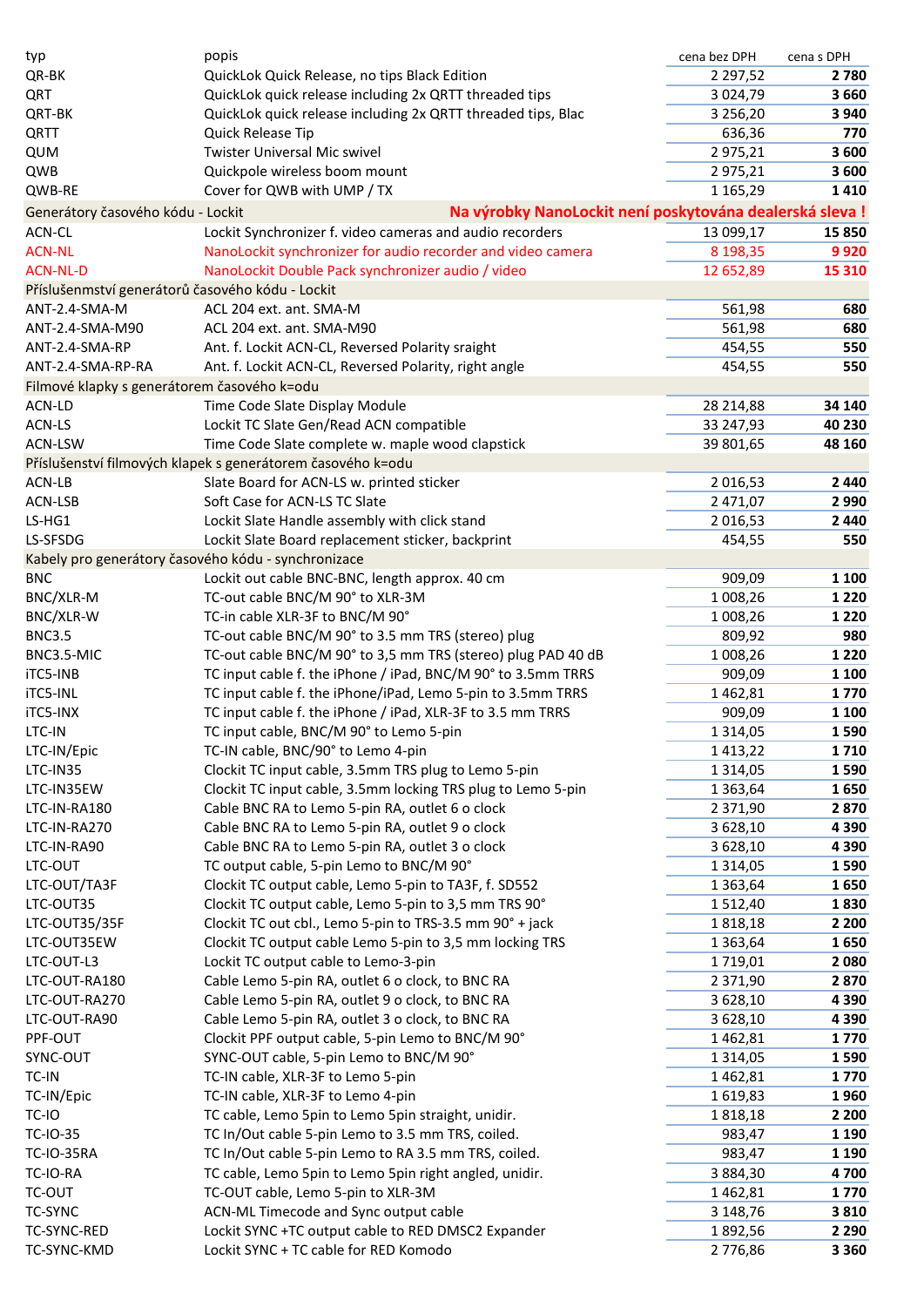| typ                                             | popis                                                                                | cena bez DPH                | cena s DPH |
|-------------------------------------------------|--------------------------------------------------------------------------------------|-----------------------------|------------|
| Kabely pro generátory časového kódu - data      |                                                                                      |                             |            |
| <b>ACN-RCP</b>                                  | Meta data interface cable for RED cameras                                            | 1966,94                     | 2 3 8 0    |
| ACN-TC-RCP                                      | Meta data interface cable for RED cameras                                            | 3 3 8 0, 1 7                | 4 0 9 0    |
| ACN-USB                                         | Adapter cable USB A to Lemo 5-pin Update cables Tiny Lockit                          | 1 2 64,46                   | 1530       |
| MLC-CL                                          | Connection cable ACN-ML to SD 788T                                                   | 1 3 1 4 , 0 5               | 1590       |
| MLC-CP                                          | Meta data interface cable MLP-Cooke/i Zeiss CP3                                      | 3 5 28, 93                  | 4 2 7 0    |
| MLC-HID                                         | Connection cable ACN-ML to SD 6-series                                               | 2 495,87                    | 3 0 2 0    |
| MLC-L1B10                                       | Ethernet cable Master Lockit to Arri Alexa                                           | 3 1 2 3 , 9 7               | 3780       |
| MLC-L1B10P                                      | Ethernet cable Master Lockit to Arri Alexa and powering                              | 4917,36                     | 5950       |
| MLC-L1B10P-RA                                   | Ethernet cable Master Lockit to Arri Alexa and powering                              | 7 256,20                    | 8780       |
| Adaptéry mikrofonní hlavy na různý typ vysílače |                                                                                      |                             |            |
| HHAII                                           | Adapter for Sennheiser 3000/5000 to Lectrosonics HH                                  | 2752,07                     | 3 3 3 0    |
| <b>HHAII-S</b>                                  | Adapter for Sennheiser 3000/5000 to Shure                                            | 2752,07                     | 3 3 3 0    |
| HHA-SHS                                         | Adapter for Shure compatible capsules to Sennheiser 2000                             | 2752,07                     | 3 3 3 0    |
| HHA-SS                                          | Adapter for Sennheiser 5000 handheld to Sennheiser 2000                              | 2752,07                     | 3 3 3 0    |
| HHA-SSH                                         | Adapter for Sennheiser 2000 capsules to Shure compatible TX                          | 2752,07                     | 3 3 3 0    |
| Mikrofony                                       |                                                                                      |                             |            |
| ATE308                                          | Emesser *figure of 8* microphone                                                     | 18 644,63                   | 22 560     |
| ATE308Set                                       | Emesser *figure of 8* microphone Set                                                 | 19 652,89                   | 23 780     |
| ATM216                                          | TinyMike miniature directional electret condenser mike                               | 8 190,08                    | 9910       |
| ATM216AM                                        | Tiny Mike Set for Arri Amira                                                         | 12 322,31                   | 14 9 10    |
| ATM216DSLR                                      | Tiny Mike Set f. cameras w/ plug-in-power                                            | 9578,51                     | 11 590     |
| ATM216PH                                        | Tiny Mike set f. PH 48 V inputs                                                      | 10 710,74                   | 12 960     |
| Příslušenství mikrofonů                         |                                                                                      |                             |            |
| ATB101                                          |                                                                                      |                             |            |
|                                                 | Cold shoe mount adapter f. boom pole, 3/8 thread/F<br>ATH101 Set Shock Mount Rubbers | 1966,94                     | 2 3 8 0    |
| ATH 101-G                                       |                                                                                      | 82,64                       | 100        |
| ATH101                                          | TinyMike soft suspension f. standard cold shoe mount                                 | 2752,07                     | 3 3 3 0    |
| ATHAM                                           | TinyMike suspension f. Arri Amira                                                    | 2 471,07                    | 2 9 9 0    |
| ATHRY                                           | TinyMike soft suspension f. standard cold shoe mount                                 | 2 471,07                    | 2 9 9 0    |
| ATM2.5                                          | TinyMike cable to 2.5 mm jack, lo-sens.                                              | 454,55                      | 550        |
| ATM2.5H                                         | TinyMike cable to 2.5 mm jack, hi-sens.                                              | 454,55                      | 550        |
| ATM3.5                                          | TinyMike cable to 3,5mm stereo mini jack                                             | 454,55                      | 550        |
| ATM3.5-4P                                       | TinyMike cable to 3,5mm stereo mini jack TRRS for iPhone                             | 710,74                      | 860        |
| ATM3.5H                                         | TinyMike cable to 3,5mm stereo mini jack, hi-sens.                                   | 454,55                      | 550        |
| ATM3S                                           | TinyMike cable Binder 3-pin to TA3F (AKG)                                            | 1 1 1 5 , 7 0               | 1 3 5 0    |
| ATM5S                                           | TinyMike cable Binder 3-pin to TA5F (Lectrosonics)                                   | 1 1 1 5 , 7 0               | 1 3 5 0    |
| ATM6L                                           | TinyMike cable Binder 3-pin to Lemo 2C 6-pin (Audio Ltd.)                            | 1 3 1 4 , 0 5               | 1590       |
| <b>ATMB</b>                                     | Tiny Bar double cold shoe mount                                                      | 884,30                      | 1070       |
| <b>ATMEMP</b>                                   | TinyMike active cable f. PH 48V microphone input                                     | 1768,60                     | 2 1 4 0    |
| ATMEMP3.5                                       | TinyMike active cable f. PH 48V microphone input -> 3,5mm TR                         | 2 471,07                    | 2 9 9 0    |
| <b>ATMEMPAM</b>                                 | TinyMike active cable f. PH 48V microphone input                                     | 1768,60                     | 2 1 4 0    |
| <b>ATMP</b>                                     | Mounting plate f. accessories, cold shoe                                             | 1917,36                     | 2 3 2 0    |
| ATMWJ                                           | TinyMike Fluffy Windgag                                                              | 1917,36                     | 2 3 2 0    |
| <b>ATMWS</b>                                    | TinyMike velvet foam windshield                                                      | 454,55                      | 550        |
| QBS                                             | Adapter cold shoe to 3/8" divided fixable male thread.                               | 809,92                      | 980        |
| Podvodní mikrofony - hydrofony                  |                                                                                      |                             |            |
| ASF-1 MKII                                      | Soundfish 1 Hydrophone Mark II                                                       | 35 768,60                   | 43 280     |
| ASF-2 MKII                                      | Small hydrophone with 10 Meter cable and 48 V PH                                     | 11 082,64                   | 13 4 10    |
| ASF-G                                           | Enclosure hydrophone with M14 thread                                                 | 7809,92                     | 9 4 5 0    |
| <b>ASF-G EPIC</b>                               | Enclosure hydrophone with M14 thread, RED Epic/Scarlet Set                           | 9 9 7 5, 2 1                | 12 070     |
| ASF-G XLR                                       | Enclosure hydrophone with M14 thread, XLR / PH48 Set                                 | 9446,28                     | 11 430     |
| Příslušenství podvodních mikrofonů              |                                                                                      |                             |            |
| AHK-10 MKII                                     | ASF-1 MKII hydrophone cable 10m                                                      | 10 735,54                   | 12 990     |
| AHK-20 MKII                                     | ASF-1 MKII hydrophone cable 20m                                                      | 13 809,92                   | 16 710     |
| AHK-ERD10                                       | Cabel for grounding of ASF-1                                                         | 1 3 6 3 , 6 4               | 1650       |
|                                                 |                                                                                      |                             |            |
| ASFG35DC                                        | Hydrophone cable for ASF-G to 3,5mm stereo mini jack                                 | 735,54                      | 890        |
| <b>ASFGEPIC</b>                                 | ASF-G active cable f. PH 48V on RED EPIC/SCARLET                                     | 2727,27                     | 3 3 0 0    |
| <b>ASFGPH</b>                                   | ASF-G active cable f. PH 48V microphone input XLR                                    | 1942,15                     | 2 3 5 0    |
| <b>BC20</b>                                     | Case for ASF-1 hydrophone, $L = 20$ cm, $D = 5$ cm                                   | 958,68                      | 1 1 6 0    |
| Fantomové napaječe                              | Fantomové napaječe                                                                   | Fantomové nap Fantomové nap |            |
| PTM                                             | PhanTomizer 48 V Ph to T-Power Converter Cable                                       | 3 479,34                    | 4 2 1 0    |
| <b>UMPIII</b>                                   | Mikrofonspeisung 12 / 48 Volt Phantom, 12 Volt Tonader                               | 7942,15                     | 9610       |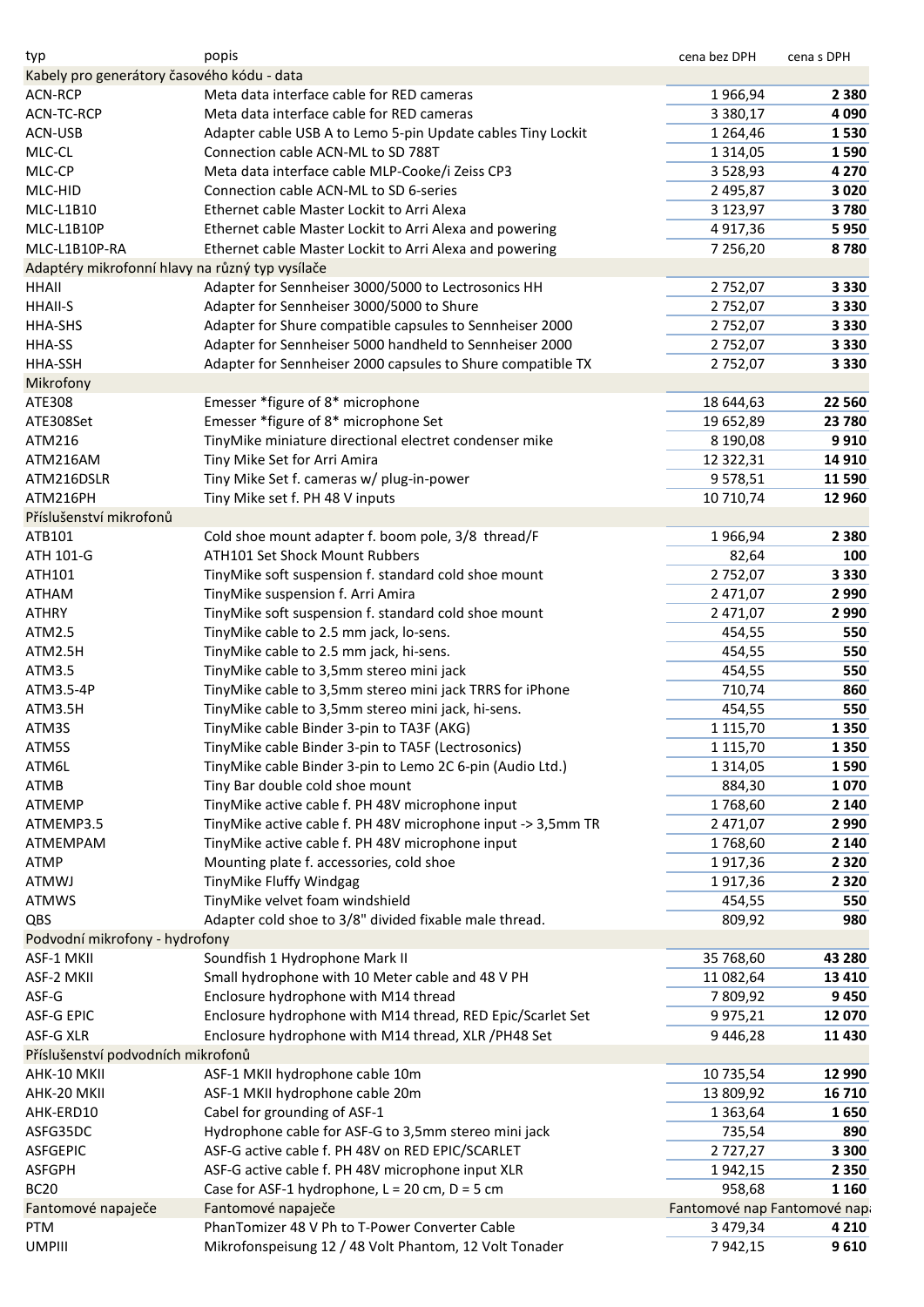| typ                                        | popis                                                        | cena bez DPH  | cena s DPH |
|--------------------------------------------|--------------------------------------------------------------|---------------|------------|
| Fantomové redukce pro miniaturní mikrofony |                                                              |               |            |
| EMP06L                                     | Ph 48 volts/electret converter Lemo series 0B 6-pin, Micron  | 2752,07       | 3 3 3 0    |
| EMP2B                                      | Ph 48 volts/electret converter Coax, as DPA microphones      | 2752,07       | 3 3 3 0    |
| EMP2L                                      | Ph 48 volts/electret converter Lemo series 00 coax           | 2752,07       | 3 3 3 0    |
| <b>EMP3.5</b>                              | Ph 48 volts/electret converter 3.5 mm jack, Sennheiser EW    | 2752,07       | 3 3 3 0    |
| <b>EMP3.5S</b>                             | Ph 48 volts/electret converter 3.5 mm jack - Sony UWP-D      | 2752,07       | 3 3 3 0    |
| EMP3L                                      | Ph 48 volts/electret converter Lemo 00 3-pin,                | 2752,07       | 3 3 3 0    |
| EMP3S                                      | Ph 48 volts/electret converter TA3M, AKG                     | 2752,07       | 3 3 3 0    |
| EMP4H                                      | Ph 48 volts/electret converter for Sony                      | 3 123,97      | 3780       |
| EMP4L                                      | Ph 48 volts/electret converter Lemo series 0B 4-pin          | 2752,07       | 3 3 3 0    |
| EMP4S                                      | Ph 48 volts/electret converter TA4M Shure                    | 2752,07       | 3 3 3 0    |
| EMP4SM                                     | Ph 48 volts/electret converter TA4M Mipro / Beyerdynamic     | 2752,07       | 3 3 3 0    |
| EMP5B                                      | Ph 48 volts/electret converter 5-pin Binder-711, Audio Ltd.  | 2752,07       | 3 3 3 0    |
| EMP5S                                      | Ph 48 volts/electret converter TA5M Lectrosonics             | 2752,07       | 3 3 3 0    |
|                                            |                                                              |               |            |
| EMP6L                                      | Ph 48 volts/electret converter Lemo 2C 6-pin, Audio Ltd.     | 2752,07       | 3 3 3 0    |
| EMP8L                                      | Ph 48 volts/electret converter Lemo 2C 8-pin, Micron SR      | 2752,07       | 3 3 3 0    |
| <b>EMPXLR</b>                              | Ph 48 volts/electret converter in XLR-3M                     | 1892,56       | 2 2 9 0    |
| Vstupní a výstupní kabelu k UMP            |                                                              |               |            |
| UMP-IN-CCM                                 | Microphone input cable f. UMP II, Schoeps Lemo triax         | 1462,81       | 1770       |
| UMP-IN-EMC                                 | Microphone input cable f. UMP II, XLR-3F EMC                 | 859,50        | 1 0 4 0    |
| UMP-OUT-06L                                | UMP Audio output cable to Micron Explorer                    | 1 1 65, 29    | 1410       |
| UMP-OUT-35                                 | UMP Audio output cable to Sennheiser EW series               | 1 0 6 6, 12   | 1 2 9 0    |
| UMP-OUT-3L                                 | UMP Audio output cable TA3F to Lemo 3 pin                    | 1 0 6 6, 12   | 1 2 9 0    |
| UMP-OUT-4H                                 | UMP Audio output cable to Sony DWx                           | 2727,27       | 3 3 0 0    |
| UMP-OUT-4L                                 | UMP Audio output cable to Audio Ltd. mini-TX                 | 1 0 6 6, 12   | 1 2 9 0    |
| UMP-OUT-4S                                 | UMP Audio output cable to Shure, TA4F                        | 859,50        | 1 0 4 0    |
| UMP-OUT-5S                                 | UMP Audio output cable to Lectrosonics UM/SM                 | 859,50        | 1 0 4 0    |
| UMP-OUT-6L                                 | UMP Audio output cable to Audio Ltd. 20xx                    | 1818,18       | 2 2 0 0    |
| UMP-OUT-NC                                 | UMP Audio output cable, no connector                         | 479,34        | 580        |
| Kabelové redukce                           |                                                              |               |            |
| ADX6.3F                                    | Adapter cable 1/4" TRS plug to XLR-3F                        | 1 1 1 5 , 7 0 | 1 3 5 0    |
| ADX6.3S                                    | Adapter cable 1/4" TRS plug to XLR-3M                        | 1 1 1 5 , 7 0 | 1 3 5 0    |
| ADXLR-3                                    | Adapter cable 1/8" TRS plug 90° to XLR-3F, L=50 cm           | 859,50        | 1 0 4 0    |
| ADXLR-3-2                                  | Adapter cable 1/8" TRS plug to 2x XLR-3F                     | 1 3 6 3 , 6 4 | 1650       |
| AK-2XLR3F-ALXMINI90                        | Adapter cable for ARRI ALEXA MINI, dual mono, ca. 40 cm      | 3 123,97      | 3780       |
| AK-2XLR3F-ALXMINILF                        | Adapter cable for ARRI ALEXA MINI-LF audio, ca. 40 cm        | 2 3 7 1, 9 0  | 2870       |
| AK-3.5/XLR5M                               | Adapter cable 3.5mm (1/8")-90° TRS to XLR5M, unbalanced      | 1 0 6 6, 12   | 1 2 9 0    |
| AK3.5-3.5                                  | Cable, straight, 1/8" plugs right angle, 20"                 | 958,68        | 1 1 6 0    |
|                                            | Adapter cable 3.5 m screwlock plug to 3.5mm 90° TRS PAD      | 1 0 6 6, 12   |            |
| AK-3.5EW/3.5W                              |                                                              |               | 1 2 9 0    |
| AK-3.5EW/3.5W/N                            | Adapter cable 3.5 m screwlock plug to 3.5mm (1/8")-90° TRS   | 809,92        | 980        |
| AK-3.5EW-ALXMINI90                         | Adapter cable for ARRI ALEXA MINI, ca. 40 cm                 | 2 900,83      | 3 5 1 0    |
| AK-3.5EW-ALXMINILF                         | Adapter cable for ARRI ALEXA MINI-LF audio, TRS, ca. 40 cm   | 2 148,76      | 2 600      |
| AK-PIGTAIL-ALXMINI90                       | Adapter cable for ARRI ALEXA MINI, ca. 55 cm                 | 2 371,90      | 2870       |
| AK-PIGTAIL-ALXMINILF                       | Adapter cable for ARRI ALEXA MINI-LF audio, ca. 60 cm        | 1644,63       | 1990       |
| AK-TA3F-3.5EW                              | Adapter cable TA3F to 3.5 mm TRS screwlock, approx. 40 cm    | 809,92        | 980        |
| AK-TA3F-3.5EW-SNY                          | Adapter cable TA3F to 3.5 mm TRS screwlock, approx. 40 cm    | 958,68        | 1 1 6 0    |
| AK-TA3F90L-XLR3M                           | Adapter cable XLR-3M to TA3F right angle left out, 40 cm     | 1 3 1 4 , 0 5 | 1590       |
| AK-TA3F90R-XLR3M                           | Adapter cable XLR-3M to TA3F right angle right out, 40 cm    | 1 3 1 4 , 0 5 | 1590       |
| AK-TA3M                                    | Adapter cable XLR-3F to TA3M, approx. 40 cm, RedOne audio in | 1 008,26      | 1 2 2 0    |
| AK-TA5F-2xXLR-3F                           | Adapter cable TA5F to 2x XLR-3F, Zaxcom compatible wiring    | 1 3 6 3 , 6 4 | 1650       |
| AK-XLR3F/3.5-90-Eos                        | Adapter cable XLR-3F to 1/8" plug right angle                | 1 2 64,46     | 1530       |
| AK-XLR3F/3.5EW                             | Adap. cable XLR-3F to 3.5 mm TRS screwlock, wired EW line in | 809,92        | 980        |
| AK-XLR3F-3.5EW-SNY                         | Adap. cable XLR-3F to 3.5 mm TRS screwlock, wired EW line in | 958,68        | 1 1 6 0    |
| AK-XLR3F-ALXMINI90                         | Adapter cable for ARRI ALEXA MINI, ca. 40 cm                 | 2 652,89      | 3 2 1 0    |
| AK-XLR3F-ALXMINILF                         | Adapter cable for ARRI ALEXA MINI-LF audio, XLR-3F, ca. 40 c | 1892,56       | 2 2 9 0    |
| AK-XLR3F-L3                                | Adapter XLR3F to Lemo 3pin compatible connector, balanced    | 1561,98       | 1890       |
| AK-XLR3F-L3-2                              | Adapter XLR3F to Lemo 3pin compatible connector, unbalanced  | 1561,98       | 1890       |
| AK-XLR3F-L3-3                              | Adapter XLR3F to Lemo 3pin compatible connector, unbalanced  | 1561,98       | 1890       |
| AK-XLR3F-TA3F90L                           | Adapter cable XLR-3F to TA3F right angle left out, 40 cm     | 1 3 1 4 , 0 5 | 1590       |
| AK-XLR3F-TA3F90R                           | Adapter cable XLR-3F to TA3F right angle right out, 40 cm    | 1 3 1 4 , 0 5 | 1590       |
| AK-XLR3M/3.5EW                             | Adap. cable 3.5 mm TRS screwlock to XLR-3M, EW line out      | 809,92        | 980        |
| AK-XLR5F-ALXMINI90                         | Adapter cable for ARRI ALEXA MINI, stereo, ca. 40 cm         | 2876,03       | 3 4 8 0    |
|                                            |                                                              |               |            |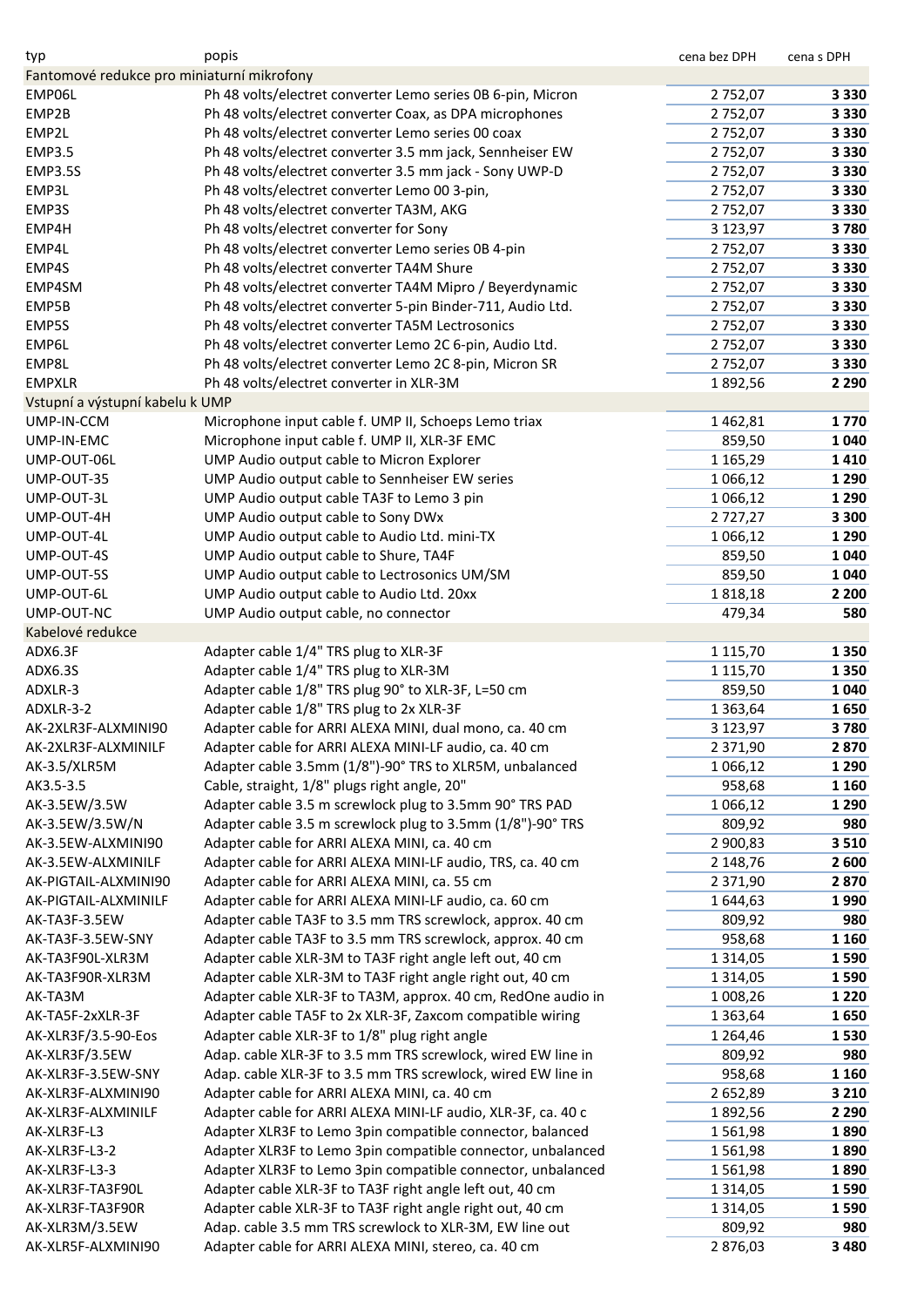| typ                        | popis                                                        | cena bez DPH  | cena s DPH |
|----------------------------|--------------------------------------------------------------|---------------|------------|
| AK-XLR5F-ALXMINILF         | Adapter cable for ARRI ALEXA MINI-LF audio, XLR5F, ca. 40 cm | 2 123,97      | 2 5 7 0    |
| AK-XLR7F/3.5W              | Adapter XLR7F to 1/8" right angle plug, coiled cable         | 1 1 65, 29    | 1410       |
| AK-XLR7F/XLR5M             | Adapter XLR7F to XLR5M                                       | 1 2 1 4,88    | 1470       |
| <b>AK-XM3.5</b>            | Adapter cable 3.5 mm TRS 90° to XLR-3M                       | 809,92        | 980        |
| <b>MKP</b>                 | Splitter cable XLR-3F to 2x XLR-3M, lenght 0,5m              | 1 3 1 4 , 0 5 | 1590       |
| Plag-IN                    | Adapter cable f. Sony camcorders, dual mono, 0,5 m           | 1 0 6 6, 12   | 1 2 9 0    |
| Plag-IN/120                | Adapter cable f. Sony camcorders, dual mono, 0,5 m           | 1 1 1 5 , 7 0 | 1350       |
| Plag-INS                   | Adapter cable f. Sony camcorders, stereo, 0,5 m              | 1 3 1 4 , 0 5 | 1590       |
| Plug-IN/PAD                | Adapter cable XLR3F to 3,5mm (1/8")-90° TRS, dual mono, pad  | 1 2 64,46     | 1530       |
| VSL-2X3-RA                 | Adaptor cable TA5F to double 3-pin XLR male 20 cm, right ang | 1892,56       | 2 2 9 0    |
| VSL-TA5F90L-2XLR3M         | Adaptor cable TA5F90L to dual 3-pin XLR male 30 cm           | 1 1 1 5 , 7 0 | 1350       |
| VSL-TA5F90L-XLR3M          | Adaptor cable TA5F90L to 3-pin XLR male stereo 65 cm         | 1 008,26      | 1 2 2 0    |
| VSL-TA5F90L-XLR5M          | Adaptor cable TA5F90L to 5-pin XLR male stereo 65 cm         | 1 008,26      | 1 2 2 0    |
| Mikrofonní kabely - mono   |                                                              |               |            |
| MK0.3                      | Micr. cable (PER2x 0.25S), XLR-3F to XLR-3M, length 0.3 m    | 710,74        | 860        |
| MK0.3-X3F-X5M              | Micr. cable (PER2x 0.14), XLR-3F to XLR-5M, length 0.3 m     | 1 2 1 4,88    | 1470       |
| <b>MK0.5</b>               | Micr. cable (PER2x 0.25S), XLR-3F to XLR-3M, length 0.5 m    | 710,74        | 860        |
| MK0.5-90                   | Micr. cable, XLR-3F/90° to XLR-3M, 0.5 m                     | 760,33        | 920        |
| MK0.5-90K                  | Micr. cable (PER2x 0.25S), XLR-3F/90°-short to XLR-3M, 0.5 m | 1512,40       | 1830       |
| MK1                        | Micr. cable (PER2x 0.25S), XLR-3F to XLR-3M, length 1.0 m    | 710,74        | 860        |
| <b>MK10</b>                | Micr. cable (PER2x 0.25S), XLR-3F to XLR-3M, length 10 m     | 1 2 64,46     | 1530       |
| <b>MK12</b>                | Micr. cable (PER2x 0.5), XLR-3F to XLR-3M, length 12 m       | 1 3 6 3 , 6 4 | 1650       |
| MK12-90                    | Micr. cable (PER2x 0.5), XLR-3F/90° to XLR-3M, length 12 m   | 1818,18       | 2 2 0 0    |
| <b>MK15</b>                | Micr. cable (PER2x 0.5), XLR-3F to XLR-3M, length 15 m       | 1619,83       | 1960       |
| MK1-90                     | Micr. cable (PER2x 0.25S), XLR-3F/90° to XLR-3M, length 1.0  | 760,33        | 920        |
| MK <sub>2</sub>            | Micr. cable (PER2x 0.25S), XLR-3F to XLR-3M, length 2.0 m    | 809,92        | 980        |
| <b>MK20</b>                | Micr. cable (PER2x 0.5), XLR-3F to XLR-3M, length 20 m       | 1818,18       | 2 2 0 0    |
| <b>MK25</b>                | Micr. cable (PER2x 0.5), XLR-3F to XLR-3M, length 25 m       | 2 123,97      | 2 5 7 0    |
| MK3                        | Micr. cable (PER2x 0.25S), XLR-3F to XLR-3M, length 3.0 m    | 809,92        | 980        |
| <b>MK30</b>                | Micr. cable (PER2x 0.5), XLR-3F to XLR-3M, length 30 m       | 2 2 2 3 , 1 4 | 2690       |
| MK4                        | Micr. cable (PER2x 0.25S), XLR-3F to XLR-3M, length 4.0 m    | 859,50        | 1 0 4 0    |
| MK5                        | Micr. cable (PER2x 0.25S), XLR-3F to XLR-3M, length 5.0 m    | 958,68        | 1 1 6 0    |
| MK6                        | Micr. cable (PER2x 0.25S), XLR-3F to XLR-3M, length 6.0 m    | 1 008,26      | 1 2 2 0    |
| MK7                        | Micr. cable (PER2x 0.25S), XLR-3F to XLR-3M, length 7.0 m    | 1 0 6 6, 12   | 1 2 9 0    |
| MK8                        | Micr. cable (PER2x 0.25S), XLR-3F to XLR-3M, length 8.0 m    | 1 1 1 5 , 7 0 | 1350       |
| MK9                        | Micr. cable (PER2x 0.25S), XLR-3F to XLR-3M, length 9.0 m    | 1 1 65, 29    | 1410       |
| <b>SMK100</b>              | Coiled microphone cable mono XLR3F to XLR3M, 100 to 410 cm   | 2 371,90      | 2870       |
| SMK50                      | Coiled microphone cable mono XLR3F to XLR3M, 50 to 200 cm    | 1719,01       | 2 0 8 0    |
| SMK50-LPXLR                | Coiled microphone cable mono LPXLR3F to XLR3M, 50 to 200 cm  | 1966,94       | 2 3 8 0    |
| SMK60                      | Coiled microphone cable mono XLR3F to XLR3M, 60 to 260 cm    | 1966,94       | 2 3 8 0    |
| SMK80                      | Coiled microphone cable mono XLR3F to XLR3M, 80 to 300 cm    | 2 066,12      | 2 500      |
| Mikrofonní kabely - stereo |                                                              |               |            |
| MKDS10                     | Microphone cable double-MS XLR7F to XLR7M, 10 meters         | 3 8 8 4 , 3 0 | 4700       |
| MKDS15                     | Microphone cable double-MS XLR7F to XLR7M, 15 meters         | 4917,36       | 5950       |
| MKDS3                      | Microphone cable double-MS XLR7F to XLR7M, 3 meters          | 2 3 2 2 , 3 1 | 2810       |
| MKDS5                      | Double-MS cable (PER3x2x0,14), XLR-7F to XLR-7M, length 5 m  | 2 776,86      | 3 3 6 0    |
| MKDS7                      | Double-MS cable (PER3x2x0,14), XLR-7F to XLR-7M, length 7 m  | 3 181,82      | 3850       |
| <b>MKS0.5</b>              | Stereo microphone cable 0.5 m (20"), XLR5F to XLR5M          | 1 2 64,46     | 1530       |
| MKS0.5-90K                 | Stereo Micr. cable XLR-5F/90°-short to XLR-5M, length 0,5 m  | 1512,40       | 1830       |
| MKS1                       | Stereo Micr. cable (PER4x0,25) XLR-5F to XLR-5M, length 1 m  | 1 2 3 9, 6 7  | 1500       |
| <b>MKS10</b>               | Stereo Micr. cable (PER4x0,25) XLR-5F to XLR-5M, length 10 m | 1743,80       | 2 1 1 0    |
| <b>MKS12</b>               | Stereo Micr. cable (PER4x0,25) XLR-5F to XLR-5M, length 12 m | 1867,77       | 2 2 6 0    |
| MKS15                      | Stereo Micr. cable (PER4x0,25) XLR-5F to XLR-5M, length 15 m | 2 0 16,53     | 2 4 4 0    |
| MKS2                       | Stereo Micr. cable (PER4x0,25) XLR-5F to XLR-5M, length 2 m  | 1 3 1 4 , 0 5 | 1590       |
| MKS20                      | Stereo Micr. cable (PER4x0,25) XLR-5F to XLR-5M, length 20 m | 2 3 2 2 , 3 1 | 2810       |
| MKS3                       | Stereo Micr. cable (PER4x0,25) XLR-5F to XLR-5M, length 3 m  | 1 3 6 3 , 6 4 | 1650       |
| MKS30                      | Stereo Micr. cable (PER4x0,25) XLR-5F to XLR-5M, length 30 m | 2876,03       | 3 4 8 0    |
| MKS4                       | Stereo Micr. cable (PER4x0,25) XLR-5F to XLR-5M, length 4 m  | 1 3 8 8, 4 3  | 1680       |
| MKS5                       | Stereo Micr. cable (PER4x0,25) XLR-5F to XLR-5M, length 5 m  | 1462,81       | 1770       |
| MKS6                       | Stereo Micr. cable (PER4x0,25) XLR-5F to XLR-5M, length 6 m  | 1512,40       | 1830       |
| MKS7                       | Stereo Micr. cable (PER4x0,25) XLR-5F to XLR-5M, length 7 m  | 1561,98       | 1890       |
| MKS8                       | Stereo Micr. cable (PER4x0,25) XLR-5F to XLR-5M, length 8 m  | 1619,83       | 1960       |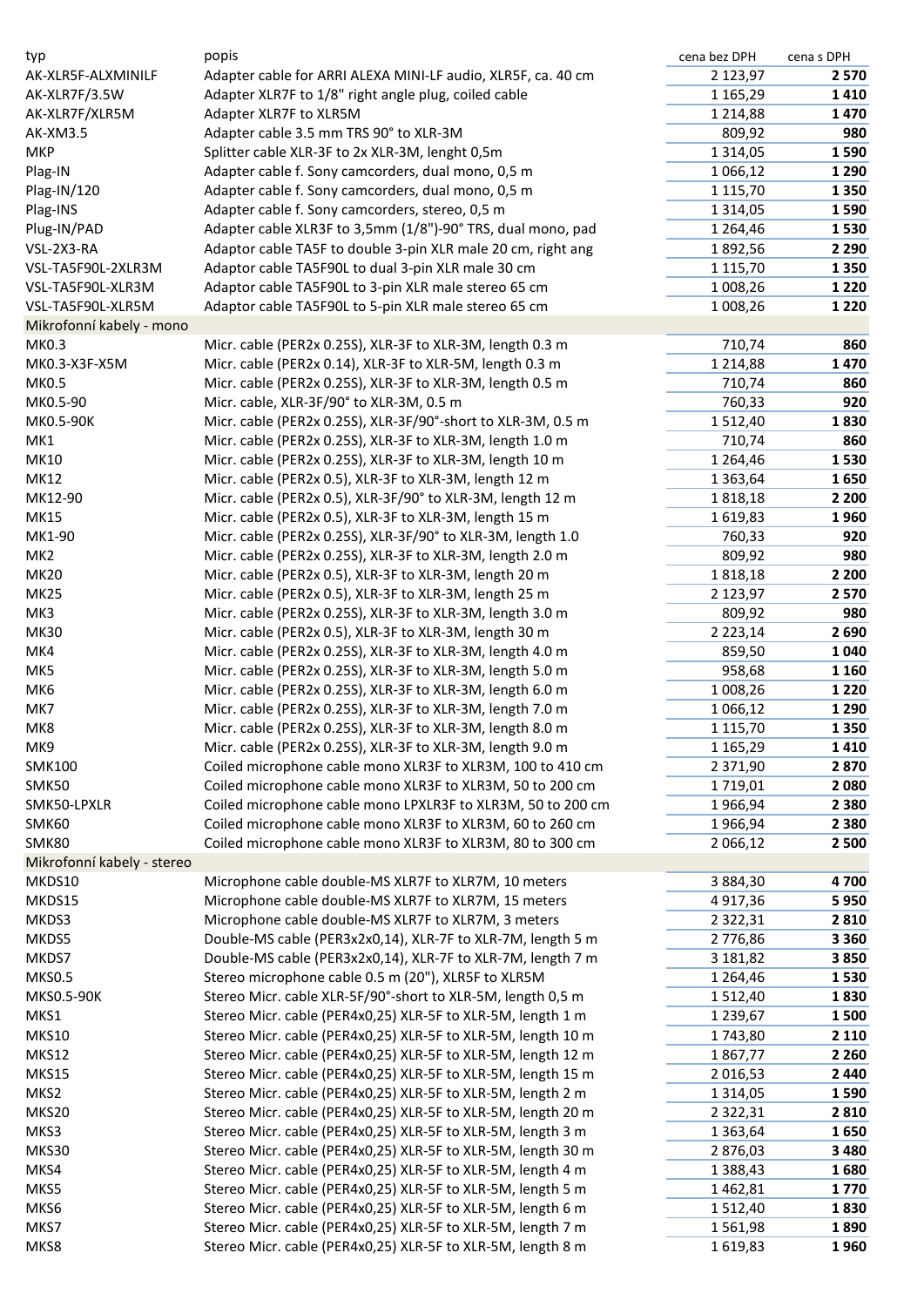| typ                                  | popis                                                        | cena bez DPH  | cena s DPH |
|--------------------------------------|--------------------------------------------------------------|---------------|------------|
| <b>SKA</b>                           | Stereo cable adapter, XLR-5F to 2x XLR-3M, red/green, 0,25 m | 1966,94       | 2 3 8 0    |
| SKA-D                                | Stereo cable adapter, 2x XLR-3F to XLR-5M, red/green, 0,25 m | 1966,94       | 2 3 8 0    |
| SKA-DMS                              | Double-MS breakout, XLR-7F to 3x XLR-3M                      | 2 173,55      | 2630       |
| SKA-DMS/F                            | Double-MS adapter, 3x XLR-3F to XLR-7M                       | 2 173,55      | 2630       |
| SKA-DMS-5                            | Double-MS breakout, XLR-7F to 1xXLR-3M + 1xXLR-5M            | 2 173,55      | 2630       |
| SKA-DMS-M-TA3                        | Double-MS input, XLR-7F to 3x TA3F                           | 2 173,55      | 2630       |
| SKA-DMS-TA3                          | Double-MS breakout, XLR-7F to 3x TA3F                        | 2 173,55      | 2630       |
| SKA-LL                               | Stereo cable adapter, 2x Lemo triax to XLR-5M, incl. QAT-ECO | 3 0 24, 79    | 3 6 6 0    |
| SKA-LLL                              | Double MS adapter 3x Lemo Triax (Schoeps CCM) to XLR-7M      | 3 983,47      | 4820       |
| SKA-TA3                              | Stereo cable adapter, XLR-5F to 2x TA3F                      | 1991,74       | 2 4 1 0    |
| SKA-TA3F                             | Splitter cable TA3F to 2x TA3F (SD mix out)                  | 1991,74       | 2 4 1 0    |
| SKA-TA3F-2XLR3M                      | Adapter cable TA3F to 2x XLR3M, unbalanced, 45 cm (18")      | 1917,36       | 2 3 2 0    |
| SKA-TA5                              | Adapter cable TA5F to 2x XLR3M, balanced, 60 cm (24")        | 1917,36       | 2 3 2 0    |
| SKA-TA5F                             | Stereo cable adapter TA5F to 2x TA3F, balanced               | 1991,74       | 2 4 1 0    |
| SKA-XL                               | Stereo cable adapter Lemo triax/XLR-3F to XLR-5M, QAT-ECO    | 2 570,25      | 3 1 1 0    |
| SKA-XLL                              | Double-MS adapter, 2x Lemo triax/XLR-3F to XLR-7M, QAT-ECO   | 3 0 7 4 , 3 8 | 3720       |
| <b>SMKS100</b>                       | Coiled microphone cable mono XLR5F to XLR5M, 100 to 410 cm   | 2 652,89      | 3 2 1 0    |
| SMKS50                               | Coiled microphone cable stereo XLR5F to XLR5M, 50 to 200 cm  | 2 123,97      | 2 5 7 0    |
| SMKS60                               | Coiled microphone cable stereo XLR5F to XLR5M, 60 to 260 cm  | 2 2 2 3 , 1 4 | 2690       |
| SMKS80                               | Coiled microphone cable stereo XLR5F to XLR5M, 80 to 300 cm  | 2 3 7 1 , 9 0 | 2870       |
| Propojovací kabely rekordér - kamery |                                                              |               |            |
| HBN10Y10-35W                         | Straight mixer/camera loom with HBY10-35W                    | 6 198,35      | 7 500      |
| HBN10Y7-35                           | Straight mixer/camera loom with HBY7-35                      | 5743,80       | 6950       |
| HBN10Y7-35W                          | Straight mixer/camera loom with HBY7-35W                     | 5743,80       | 6950       |
| HBN10Y7-5                            | Straight mixer/camera loom with HBY7-5                       | 5743,80       | 6950       |
| <b>HBN-302</b>                       | Straight mixer/camera loom 2xXLR3F + TRS 90° to 2x XLR3M+TRS | 4 181,82      | 5 0 6 0    |
| HBN-302Y735                          | Straight mixer/camera loom with HBY7-35                      | 4 9 9 1 , 7 4 | 6 0 4 0    |
| <b>HBN7-7</b>                        | Straight mixer/camera loom XLR7F to XLR7M                    | 2776,86       | 3 3 6 0    |
| HBS10-10                             | Coiled mixer/camera loom, Hirose 10-pin to Hirose 10-pin     | 4 033,06      | 4880       |
| HBS10-7                              | Coiled mixer/camera loom, Hirose 10-pin to XLR-7M            | 3 909,09      | 4730       |
| HBS10Y7-35                           | Coiled mixer/camera loom, Hirose 10-pin + HBY7-35            | 6 3 5 5 , 3 7 | 7690       |
| HBS10Y7-35W                          | Coiled mixer/camera loom, Hirose 10-pin + HBY7-35W           | 6 3 5 5 , 3 7 | 7690       |
| HBS10Y7-5                            | Coiled mixer/camera loom, Hirose 10-pin + HBY7-5             | 6 504,13      | 7870       |
| HBS12T-7                             | Coiled mixer/camera loom, Tajimi 12-pin to XLR-7M            | 4 636,36      | 5 6 1 0    |
| HBS12TY10-35W                        | Coiled mixer/camera loom, Tajimi 12-pin to HR10M + HBY10-35W | 7 462,81      | 9030       |
| HBS12TY7-35                          | Coiled mixer/camera loom, Tajimi 12-pin + HBY7-35            | 7 057,85      | 8 5 4 0    |
| HBS12TY7-35W                         | Coiled mixer/camera loom, Tajimi 12-pin + HBY7-35W           | 7 0 5 7,85    | 8 5 4 0    |
| HBS12TY7-5                           | Coiled mixer/camera loom, Tajimi 12-pin + HBY7-5             | 7 206,61      | 8720       |
| HBS302                               | Coiled mixer/camera loom, 2x XLR / XLR + 3.5 mm TRS          | 5 495,87      | 6650       |
| HBS302-7                             | Coiled mixer/camera loom, 2x XLR-3F + 3.5 mm TRS to XLR-7M   | 3 909,09      | 4730       |
| HBS302Y7-35                          | Coiled mixer/camera loom, 2x XLR-3F + 3.5 mm TRS + HBY7-35   | 6 3 5 5 , 3 7 | 7690       |
| HBS302Y7-35W                         | Coiled mixer/camera loom, 2x XLR-3F + 3.5 mm TRS + HBY7-35W  | 6 3 5 5 , 3 7 | 7690       |
| HBS302Y7-5                           | Coiled mixer/camera loom, 2x XLR-3F + 3.5 mm TRS + HBY7-5    | 6 5 0 4 , 1 3 | 7870       |
| HBS664-10Y7-35                       | Coiled mixer/camera loom, SD664, w/ TC-out Lemo,             | 8 0 16,53     | 9700       |
| HBS664-10Y7-5                        | Coiled mixer/camera loom, SD664, w/ TC-out Lemo,             | 8 1 6 5 , 2 9 | 9880       |
| HBS664Y7-35                          | Coiled mixer/camera loom, SD664/633, w/ TC, 2 breakouts, TRS | 9 4 2 1 , 4 9 | 11 400     |
|                                      | Coiled mixer/camera loom, SD664/633, w/ TC, 2 breakouts, XLR |               |            |
| HBS664Y7-5<br><b>HBS7-7</b>          |                                                              | 9578,51       | 11 590     |
|                                      | Coiled mixer/camera loom, XLR-7F to XLR 7-M                  | 3 909,09      | 4730       |
| HBS-SQN3                             | Coiled mixer/camera loom, 5-pin to XLR-3M + 3.5 mm TRS       | 4 4 8 7,60    | 5 4 3 0    |
| HBY10-35                             | Breakout cable 10-pin Hirose/M to 2x XLR-3M + 3.5 mm TRS     | 2776,86       | 3 3 6 0    |
| HBY10-35W                            | Breakout cable 10-pin Hirose/M to 2x XLR-3M + 3.5 mm TRS 90° | 2776,86       | 3 3 6 0    |
| HBY7-35                              | Breakout cable XLR-7F to 2x XLR-3M + 3.5 mm TRS              | 2 471,07      | 2 9 9 0    |
| <b>HBY7-35W</b>                      | Breakout cable XLR-7F to 2x XLR-3M + 3.5 mm TRS 90°          | 2 471,07      | 2 9 9 0    |
| <b>HBY7-5</b>                        | Breakout cable XLR-7F to 2x XLR-3M + XLR-5F                  | 2 652,89      | 3 2 1 0    |
| HBY7TC-35                            | Breakout cable with BNC-plug for TC                          | 2776,86       | 3 3 6 0    |
| HBY7TC-35W                           | Breakout cable XLR7F to 2xXLR3M, 3,5mm TRS-90°, BNC for TC   | 2776,86       | 3 3 6 0    |
| HBYA10-35W                           | Inverse Breakout cable Hirose 10F / 2x XLR-3F +3.5mm TRS 90° | 2 652,89      | 3 2 1 0    |
| <b>HBYA7-35W</b>                     | Inverse Breakout cable XLR-7M to 2x XLR-3F + 3.5 mm TRS 90°  | 2 471,07      | 2 9 9 0    |
| HBYA7-MP                             | Inverse Breakout cable XLR-7M to 2x 3.5 mm TRS               | 1719,01       | 2 0 8 0    |
| HBYA7-TA3F-35W                       | Inverse Breakout cable XLR-7M to 2x TA3F + 3.5 mm TRS 90°    | 2 471,07      | 2 9 9 0    |
| HBYATCIN-L-7-35W                     | Breakout cable 2xXLR3F, Lemo5pin, 3.5mm TRS-90°, SD 664/633  | 2 900,83      | 3 5 1 0    |
| HBYATC-L-7-35W                       | Breakout cable 2xXLR3F, Lemo5pin, 3.5mm TRS-90°, SD 664/633  | 2 900,83      | 3 5 1 0    |